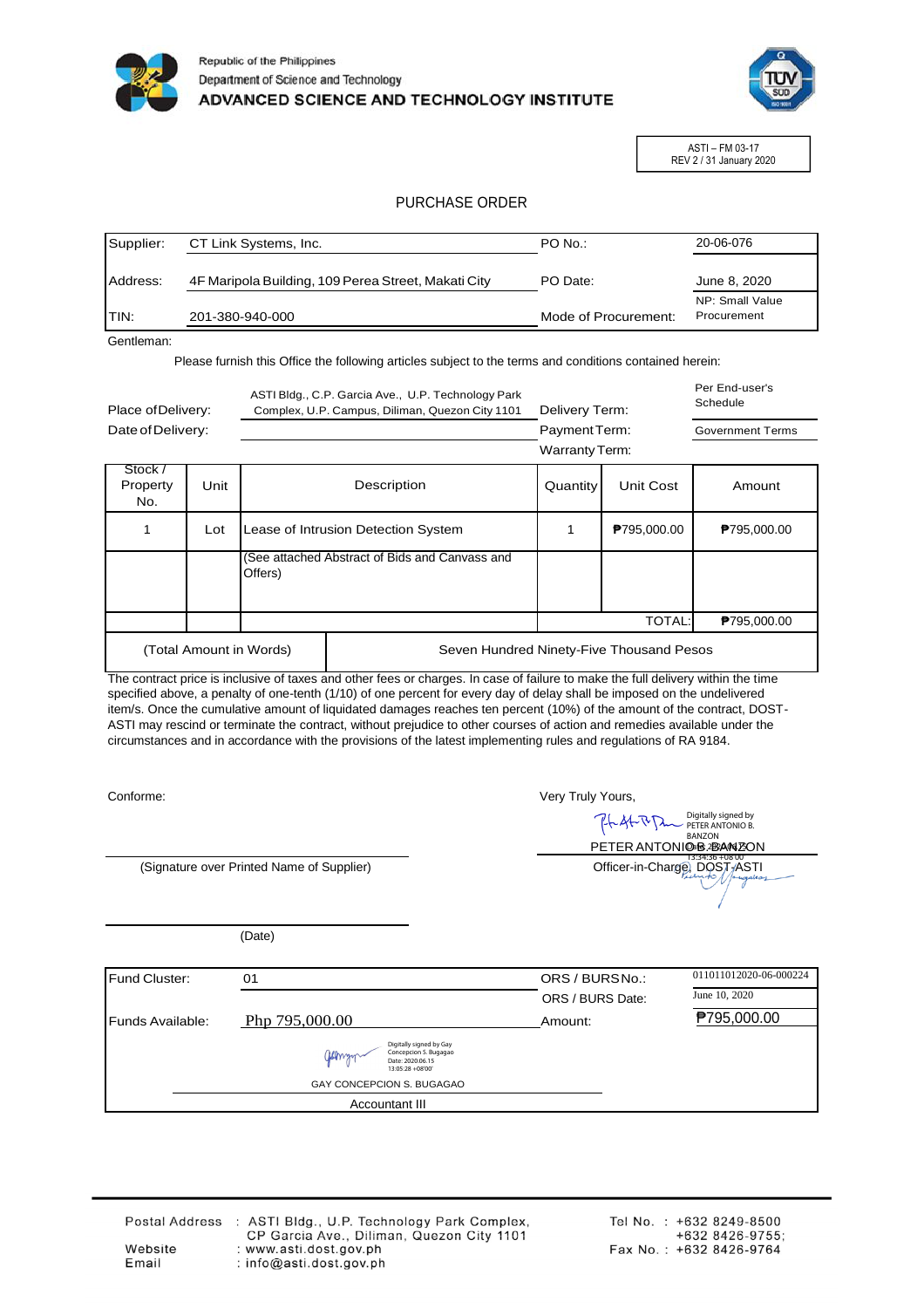

# ADVANCED SCIENCE AND TECHNOLOGY INSTITUTE



08 June 2020

#### NOTICE TO PROCEED ALTERNATIVE MODE OF PROCUREMENT

Ms. GENA NASOL Sales Manager CT LINK SYSTEMS, iNC. 4F Maripola Building, 109 Perea Street Makati City

Dear Ms. Nasol,

This Notice to Proceed is hereby issued for the following contract details:

|                                                                   | Contract Name : Lease of Intrusion Detection System                      |
|-------------------------------------------------------------------|--------------------------------------------------------------------------|
| Purchase Request No. : GAA-20-04-9885                             |                                                                          |
| Purchase / Work Order No.                                         | . 20-06-076                                                              |
| Total Contract Price : Php 795,000.00                             |                                                                          |
| (inclusive of taxes, import duties and all other charges or fees) |                                                                          |
|                                                                   | Total Contract Price in Words : Seven Hundred Ninety Five Thousand Pesos |

Upon issuance of this Notice, your company, CT LINK SYSTEMS, iNC. is hereby directed to commence the delivery of items and/or performance of services stipulated in the said Purchase Order which shall become due and demandable in accordance with the delivery schedule stipulated therein.

Please acknowledge receipt and acceptance of this Notice by signing in the space provided below. There are two (2) copies of this document; you may keep one copy and return the other to the Bids and Awards Committee (BAC) Secretariat of the Advanced Science and Technology Institute. Should you have any questions or clarifications, you may reach us at bac [sec@asti.dost.gov.ph.](mailto:sec@asti.dost.gov.ph)

Respectfully,

LLALRD Digitally signed by PETER ANTONIO B. BANZON **PETER ANTONIO<sup>B</sup>B**: **BANZON** 

Officer-in-Charge, DOST-ASTI

DATE OF ISSUANCE: The contract of the RECEIVED BY:

Signature over Printed Name

Date and Time

Postal Address : ASTI Bldg., U.P. Technology Park Complex, CP Garcia Ave., Diliman, Quezon City 1101 Website : www.asti.dost.gov.ph Email : info@asti.dost.gov.ph

Tel No. : +632 8249-8500 +632 8426-9755; Fax No. : +632 8426-9764 ASTI-FM 03-19 REV 1 / 13 January 2020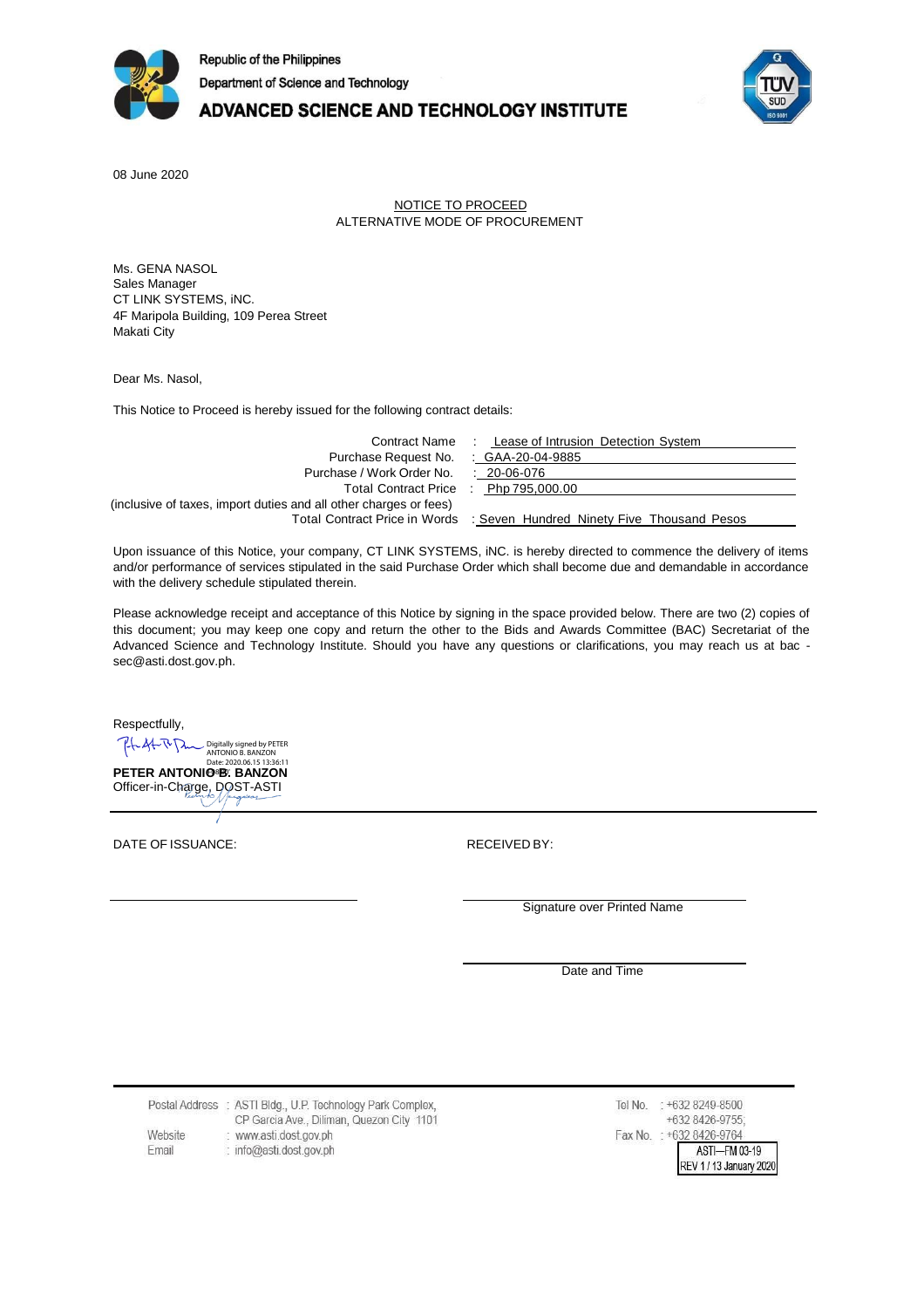

May 26, 2020

**PEDRITO MANGAHAS**

Chairperson, BAC-1 **Advanced Science And Technology Institute** C.P. Garcia Avenue, UP Campus Diliman, Quezon City

RFQ NO.: 20-04-3121 PR NO.: GAA-20-04-9885

Dear Sir:

In response to your RFQ, pls find below our quotation for your Lease of Intrusion and Detection System requirements:

| <b>Item</b><br><b>Number</b> | <b>Description</b>                                                                                                                                                                                                                   | Qty | <b>Unit Price</b> | <b>TOTAL Price</b> |
|------------------------------|--------------------------------------------------------------------------------------------------------------------------------------------------------------------------------------------------------------------------------------|-----|-------------------|--------------------|
| 1                            | <b>Trend Micro Deep Discovery Inspector</b><br>(DDI) 1000s<br>Includes 6 months DDI1100 license renewal<br>and Support<br>License Renewal date: June 21, 2020 to<br>December 31, 2020<br>(pls see attached technical specifications) |     | Php 795,000.00    | Php 795,000.00     |

### **Terms and Conditions:**

- 1. Price : VAT inclusive
- 2. Validity of quote : Valid until June 15, 2020.
- 3. Availability : Within 15 days upon receipt of Purchase Order.

We hope that our proposal meets your approval. Please do not hesitate to call us should you have any questions. We look forward to being of service to your organization.

Very truly yours,

Kenaka

SalesManager Tel # 893-9515 Fax #893-5856 email : [gena\\_nasol@ctlink.com.ph](mailto:gena_nasol@ctlink.com.ph) mobile : 0917-568-3159 **GENA NASOL**

4F Maripola Building, 109 Perea Street, Legaspi Village, Makati City, 1229 Philippines [www.ctlink.com.ph](http://www.ctlink.com.ph/) | **T**:(632) 893 9515 **| F**:(632) 893 5856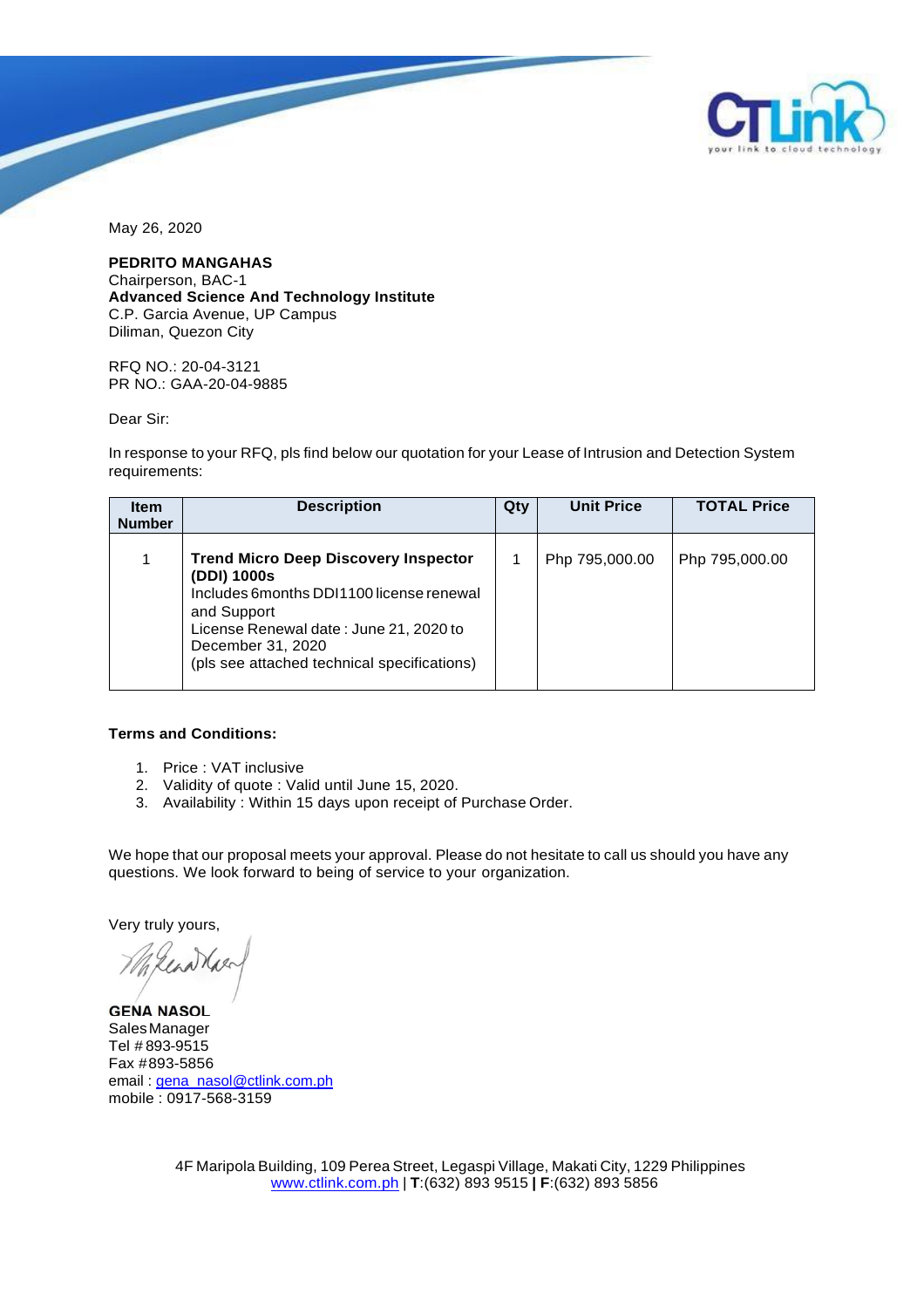### **TECHNICAL SPECIFICATIONS**

Lease of Intrusion Detection System

I. General Specs

1. The proposed solution should be able to inspect the multi- protocol sessions to detect and flag the suspicious activity including suspicious file downloads through the web, suspicious mail attachments and internal infections.

2. The proposed solution should support the native CEF, LEEF format for SIEM log integration.

3. Proposed anti-APT solution should perform advanced network detection and analysis of the enterprise's internal network.

4. Upon detection of the threat, the proposed solution should be able to perform behavior analysis for advance detection.

5. Proposed solution should have event detection capabilities that should include malware type, severity, source and destination of attack.

6. Solution should provide risk-based alerts or logs to help prioritize remediation effort.

7. Solution should be deployed on premise along with on-premise sandboxing capability.

8. The proposed solution should be able to store real payload of the detected threats.

9. The proposed solution should be able to store packet captures (PCAP) of all malicious communications detected by sandbox.

10. The proposed solution should use OS sandboxes for detecting zero-day malwares. This should not be a CPU or chip- based function.

11. Solution should have the ability to interrupt malicious communication

12. Solution should have no limitation in terms of supported users and limitation should be accounted in terms of bandwidth only

13. The proposed solution should be able to support XFF (X-Forwarded- For ) to identify the IP Address of a host in a proxy/ NAT environment.

14. Solution should be able to integrate with its own threat intelligence portal for further investigation, understanding and remediation an attack.

15. Solution deployment should cause limited interruption to the current network environment.

16. The proposed solution should allow the customer to gain visibility to the internal networks and flag detected threats immediately.

17. The proposed solution should have the ability to support out-of-band detection

18. The proposed solution should be able to detect lateral movements of the attacker without the need of installing agents on endpoint/ server machines

19. The proposed solution should not have any port-based limitation and should support all ports.

20. The proposed solution should support at least 100+ protocols for inspection.

21. The proposed solution should be able to monitor traffic from multiple segments like WAN, DMZ, Server Farm, Wi-Fi network, MPLS links etc. simultaneously on a single appliance.

22. The proposed solution should be able to support up to 5 network segments on a single appliance.

Milenathary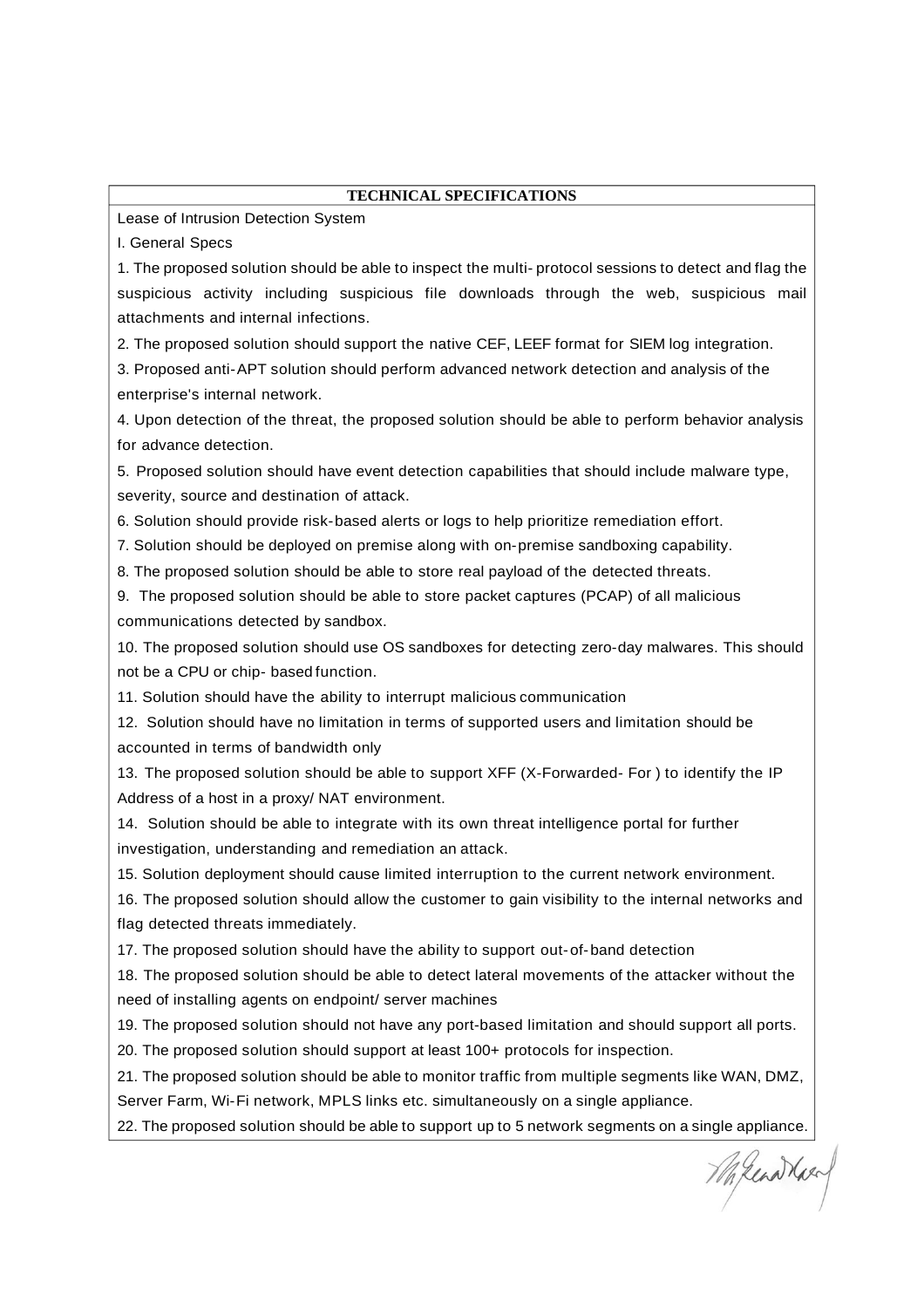23. The proposed solution should be able to detect any suspicious communication within and outside of customer's network.

24. The proposed solution should be able to detect communications to known command and control centers.

25. The proposed solution should be able to detect reputation of URLs being accessed.

26. The proposed solution should be able to identify and help the customer to understand the severity and stage of each attack.

27. The proposed solution should have built-in capabilities to add exceptions for detections.

28. The proposed solution should have capabilities to configure files, IP, URLs and Domains to black list or white list 29. The proposed solution should support multiple protocols for inspection.

a. Example: HTTP, FTP, SMTP, SNMP, IM, IRC,DNS and P2Pprotocols

b. Internal direction: SMB, Database protocol (MySQL, MSSQL, Oracle) on a single device

30. The proposed solution should have a built-in document vulnerabilities detection engine to assure analysis precision and analysis efficiency.

31. The proposed solution should have a correlation engine to automatically correlate across multiple protocols, multiple sessions and volume traffic analysis.

32. The proposed solution must provide a web service interface/ API for customer to customize their own system integration.

33. The proposed solution must have capabilities to correlate the detections on the device itself.

34. The proposed solution should support remote packet capturing to pass Kerberos traffic from remote locations for analysis

35. The proposed solution should monitor Inter- VM traffic on a Port Mirror Session.

36. The proposed solution should provide correlated threat data such as: IP addresses, DNS domain names, URLs, Filenames, Process names, Windows Registry entries, File hashes, Malware detections and Malware families through a portal.

37. The proposed solution should be able to run at least 4 parallel sandboxes for analysis of payload. 38. The proposed solution should have an option to allow sandbox instances to use a proxy for internet access.

39. The proposed solution should have support for analysis of embedded URLs in PDFs

40. The proposed solution should support IPv6 environments, and be able to tap into IPv6 network streams, perform analysis, and output IPv6-based network detection results.

II. Malware Analysis

1. The proposed solution should have multiple built- in virtual execution environments within a single appliance to simulate file activities and find malicious behaviors for advanced threat detection. The solution should be able to provide detection details including the CVE-ID, HTTP referrer and targeted attack campaign name.

2. The proposed solution should be able to provide customizable sandbox to fulfill customer's

Mikenather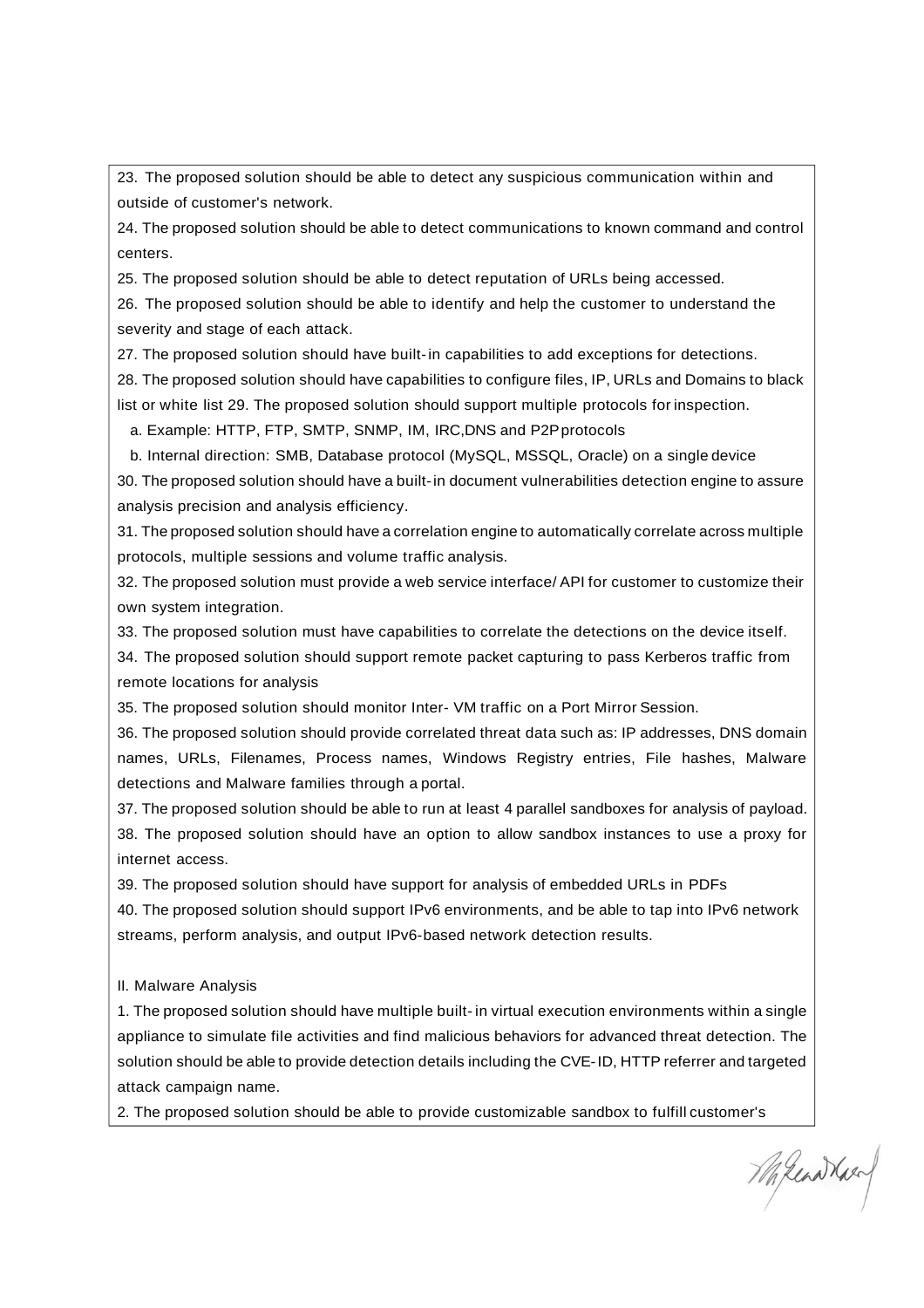environments and needs.

3. The sandbox must support multiple operating systems and for both 32-bits and 64-bits OS

4. Solution must have the capability to analyze large files. Must be able to support more than 40MB file size.

5. Sandbox must have the ability to simulate the entire threat behavior. i.e. honeynet and honeypot framework.

6. The proposed solution should support windows XP, Windows 7, Windows 8, Windows 10, Microsoft 2003 and Microsoft 2008 operating environments for sandboxing. This requirement should be based on virtual execution and should not be a hardware or chip-based function.

7. The proposed solution should have grayware detection capabilities.

8. The proposed solution should be able to detect any malicious communication within and outside of customer's network.

9. The proposed solution must provide a web service interface/ API for customer to customize their own system integration.

10. The proposed solution should be able to detect network attacks and exploits.

11. The proposed solution should have the capability to scale out the detection when the bandwidth increases in the future.

12. Solution must be capable of performing multiple file format analysis which includes but not limited to the following: LNK, Microsoft objects, pdf, exe files, compressed files, .chm, .swf, .jpg, .dll, .sys, .com and .hwp

13. The proposed solution should have a built-in document vulnerabilities detection engine to assure analysis precision and analysis efficiency.

14. The proposed solution must provide the capability to export network packet files and encrypted suspicious files for further investigation.

15. The proposed solution has the capability to performs tracking and analysis of virus downloads and suspicious files.

16. The proposed solution should support exporting of analysis results such as C&C server IP and malicious domain listing.

17. The proposed solution should have capabilities to scan inside password protected archives

18. The proposed solution should have capabilities to detect malwares and spywares on Windows and non- Windows platforms

19. The proposed solution should have an option to configure unrestricted Internet for sandboxes 20. The proposed solution should have capabilities to configure files, IP, URLs and Domains to blacklist or white list

21. The proposed solution must have capabilities to detect Mac, Linux and mobile malwares

22. The proposed solution should have capability to include user- defined and context- derived passwords for protected archives.

Magenather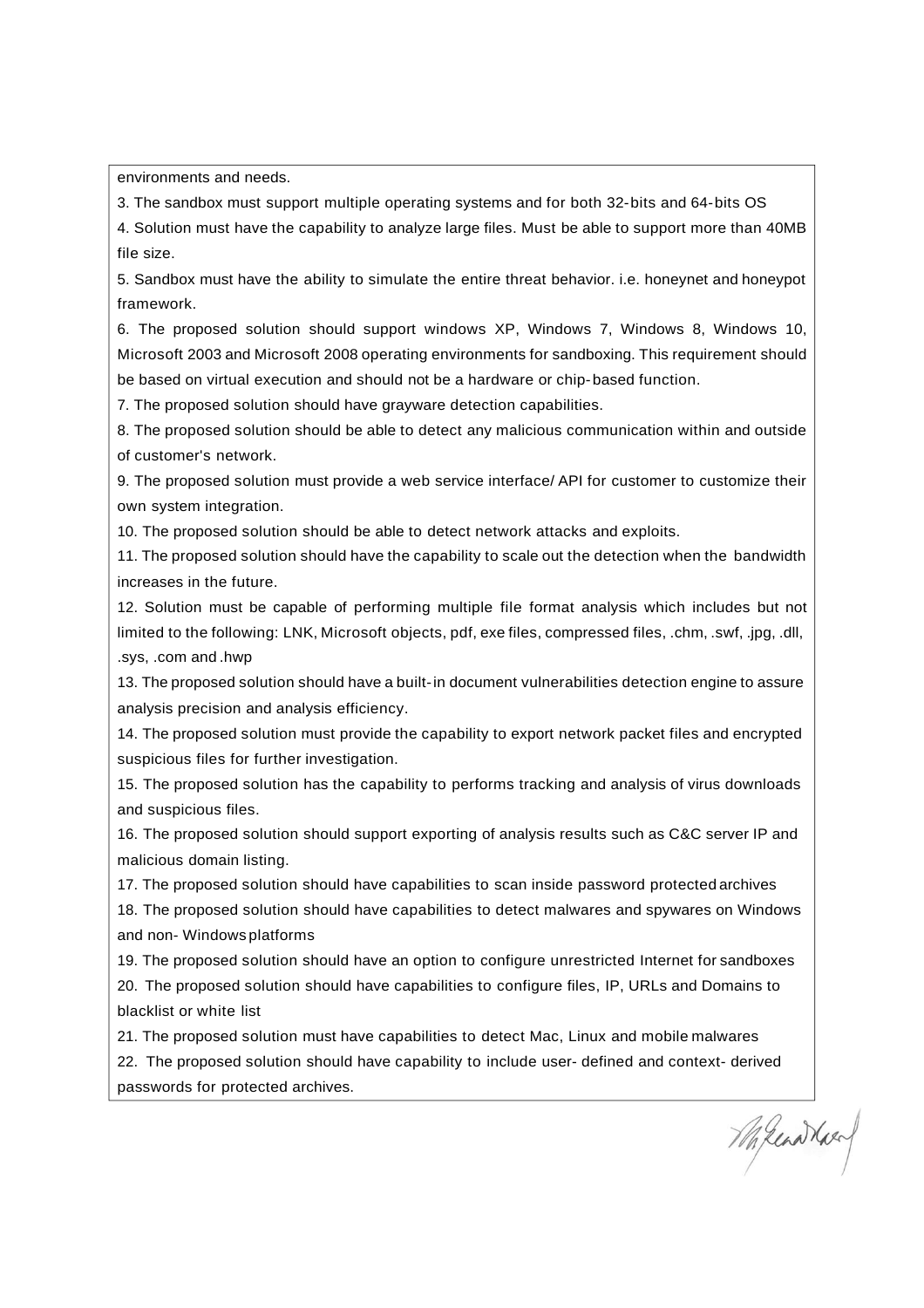23. The proposed solution should have capabilities to configure separate notifications to the administrator or individuals based on specific events like, Sandbox detection, blacklist and license events etc.

24. The proposed solution should be able to detect known malwares before sending suspicious files to sandbox for analysis

25. The proposed solution should be able to correlate local APT attacks with Global historical APT attacks.

26. The proposed solution should support at least 1 Gbps of throughput

27. The proposed solution should have two (2) x 1TB Hard disks

28. The proposed solution should support at least 5x10/ 100/ 1000 Ethernet Interfaces

29. The proposed solution should have capability to detect attacker behavior within the network like (hash dumping, Hash Validation, Data Extraction from Database servers, DNS queries to suspicious or known C&C Servers, etc.)

30. The proposed solution should be able to detect malicious and suspicious behaviors during nonoffice hours.

31. The proposed solution should have on box correlation of threats.

32. The proposed solution should support open Web Services API for 3rd party or scripting integration.

33. The proposed solution should support manual submission for analysis.

34. The proposed solution should be able to identify suspicious embedded objects in document files like OLE & Macro extraction, Shellcode & exploit matching.

35. The proposed solution should be able to detect malicious or malformed files, zero- day detection and embedded scripting.

36. The proposed solution should be able to detect and alert if file has suspicious attributes like True- file type, File extension & Naming trick. The proposed solution should support Microsoft Office 2016 application for Office file analysis in sandbox images.

III. Reporting

1. The proposed solution should have an intuitive dashboard that offers real time threat visibility

2. The proposed solution should provide reports with (but not limited to) HTML/ CSV/PDF formats

3. The proposed solution should provide an intuitive dashboard that offers real time threat visibility and attack characteristics.

4. Review detection details based on predefined smart filters

5. The proposed solution should be able to schedule reports and also provide the flexibility to generate on-demand reports in daily/ weekly/ monthly/ yearly or specific range (by day and time).

6. The proposed solution should support logging of important parameters like Source IP, Destination

IP, ports, protocol, Domain, time stamp etc. of the attack's sessions.

7. The proposed solution should have the flexibility to provide customizable dashboard.

Milcondread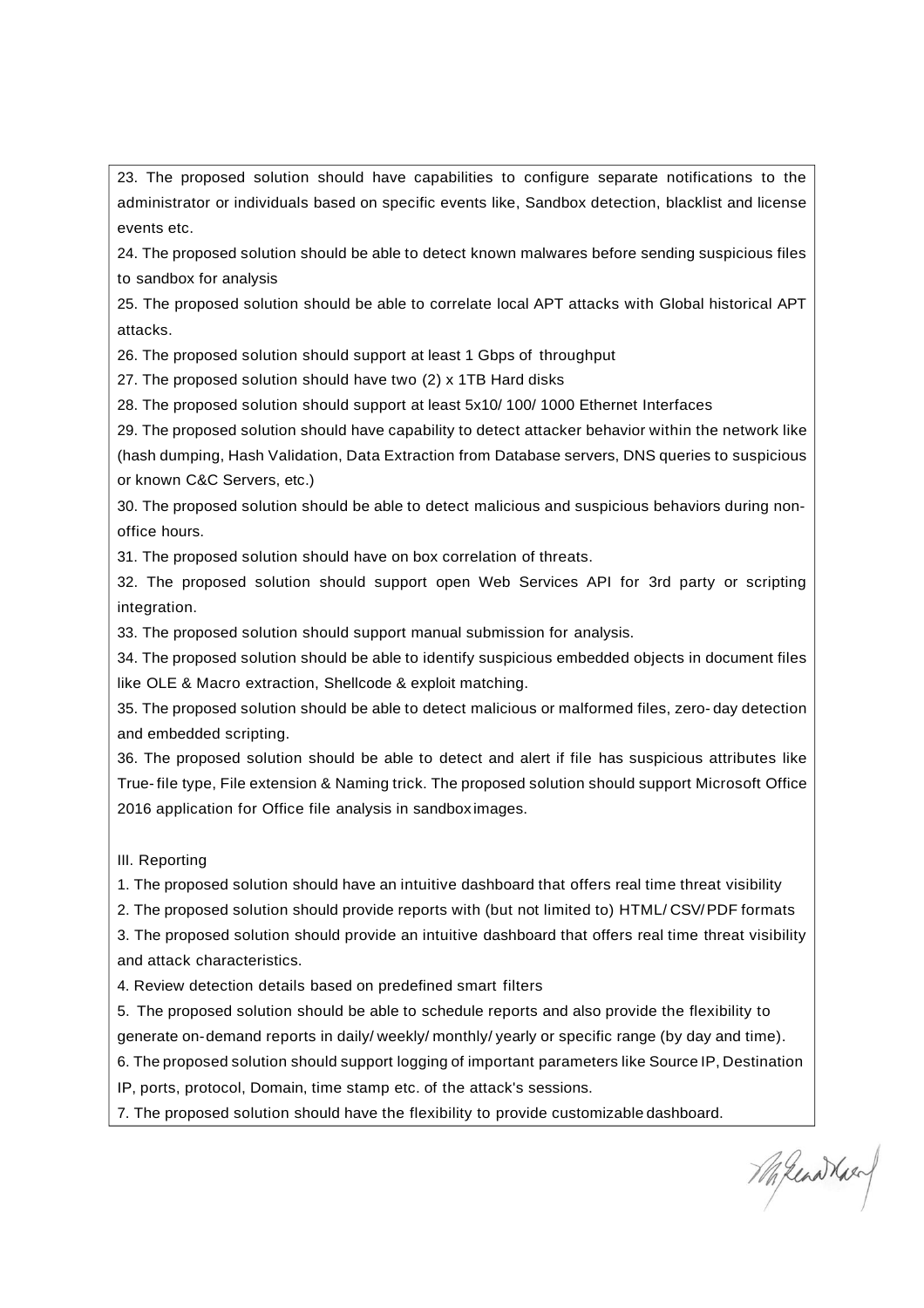8. The proposed solution should have the option to provide an investigative dashboard that can display correlated graphical data based on link-graph, geo-map, chart, tree-map/ pivot table.

9. The proposed solution should be able to provide in- depth reporting including the level of risk, static scanning results, sandbox assessment, network activity analysis, and a source tracking information.

10. The proposed solution must be able to provide intelligence portal for malware information, threat profile and containment remediation recommendations where applicable.

11. The proposed solution should have capabilities to configure separate notifications to the administrator or individuals based on specific events like, sandbox detection, blacklist and license events etc.

12. The proposed solution should be able to generate out of box reports to highlight Infections, C&C behavior, lateral movement, asset and data discovery and data exfiltration.

13. The proposed solution should have the ability to programmatically output sandbox detections in OpenIOC format.

14. The proposed solution should be able to determine overall host vulnerability levels by mapping threats to threat lifecycle rules

15. The proposed solution should be able to provide details of prevalence, maturity of a givenfile

IV. Authentication Administration and Configuration Requirement

1. The proposed solution shall support local password authentication schemes

2. The proposed solution shall support remote administration using SSH/ HTTPS

3. The proposed solution shall support CLI, GUI/ Web based Administration Console.

### V. SUPPORT

1. Vendor shall provide daily 8 by 5 phone, email, and remote support with critical level onsite assistance

2. Vendor must have access to high- level of support via the principal for critical level concerns

3. Vendor must provide professional implementation services

4. Vendor must provide an annual health check to ensure that the product is properly working

5. Vendor must provide pro- active Threat Management - giving the PROCURING ENTITY alerts should there be any malware threat detected in other parts of the world that may pose a problem for the PROCURING ENTITY.

## VI. OTHERS

1. The license renewal should start upon expiration of the existing license on June 20, 2020.

- 2. The lease period is from June 21, 2020 to December 31, 2020.
- 3. The winning bidder is required to conduct a requirements analysis for theconfiguration of the

Milcondrace